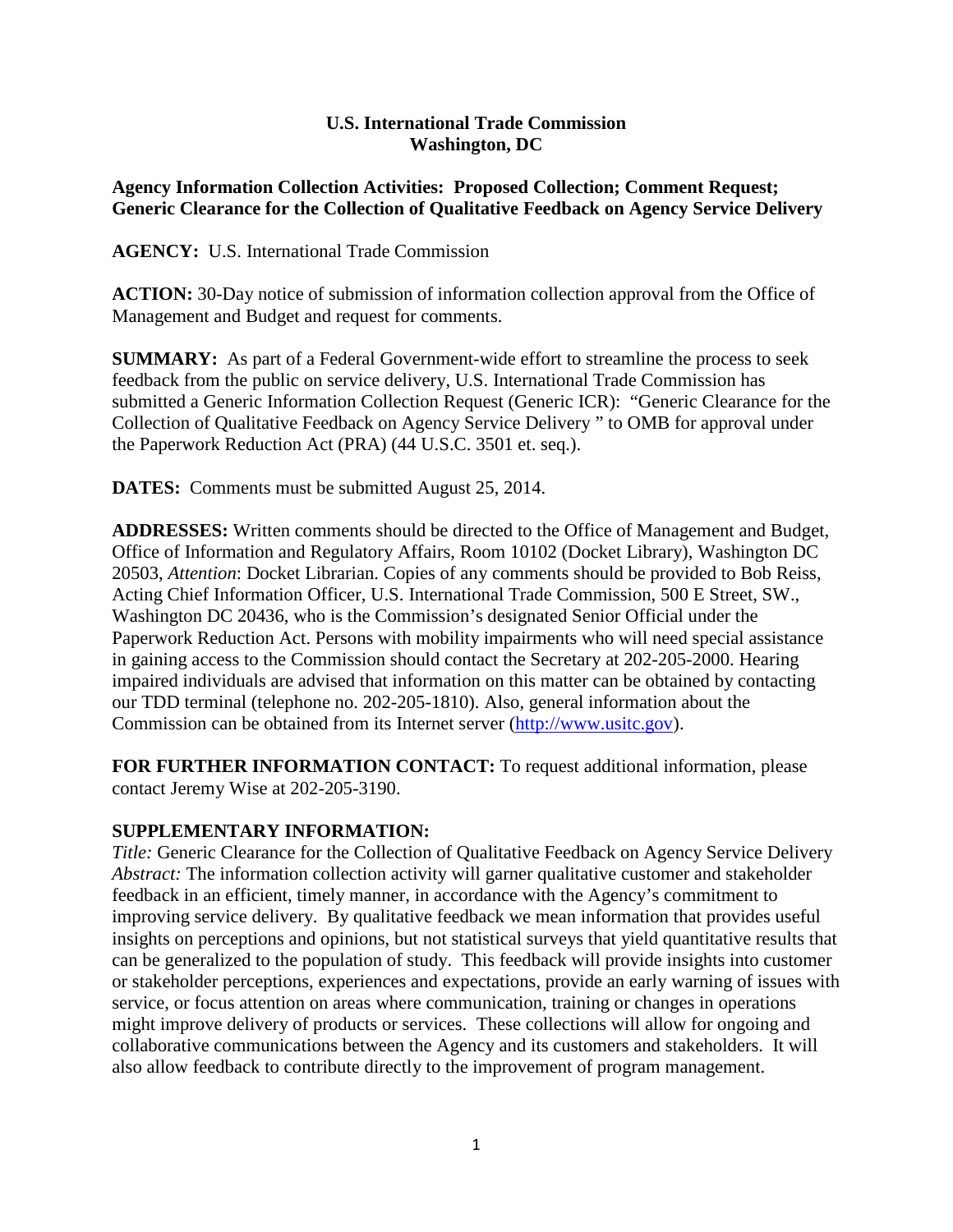Feedback collected under this generic clearance will provide useful information, but it will not yield data that can be generalized to the overall population. This type of generic clearance for qualitative information will not be used for quantitative information collections that are designed to yield reliably actionable results, such as monitoring trends over time or documenting program performance. Such data uses require more rigorous designs that address: the target population to which generalizations will be made, the sampling frame, the sample design (including stratification and clustering), the precision requirements or power calculations that justify the proposed sample size, the expected response rate, methods for assessing potential non-response bias, the protocols for data collection, and any testing procedures that were or will be undertaken prior to fielding the study. Depending on the degree of influence the results are likely to have, such collections may still be eligible for submission for other generic mechanisms that are designed to yield quantitative results.

The U.S. International Trade Commission received no comments in response to the 60 day notice published in the Federal Register of June 3, 2012 (79 FR 31981).

Below we provide the U.S. International Trade Commission's projected average estimates for the next three years: <sup>[1](#page-1-0)</sup>

*Current Actions:* New collection of information. *Type of Review:* New Collection *Affected Public:* Individuals and Households, Businesses and Organizations, State, Local or Tribal Government. *Average Expected Annual Number of activities: 3*. *Respondents: 728*. *Annual responses: 728*. *Frequency of Response:* Once per request *Average minutes per response: 30 Burden hours: 387*

l

<span id="page-1-0"></span> $1$  The 60-day notice included the following estimate of the aggregate burden hours for this generic clearance federalwide:

*Average Expected Annual Number of activities:* 25,000

*Average number of Respondents per Activity:* 200.

*Annual responses:* 5,000,000.

*Frequency of Response:* Once per request.

*Average minutes per response:* 30.

*Burden hours:* 2,500,000.